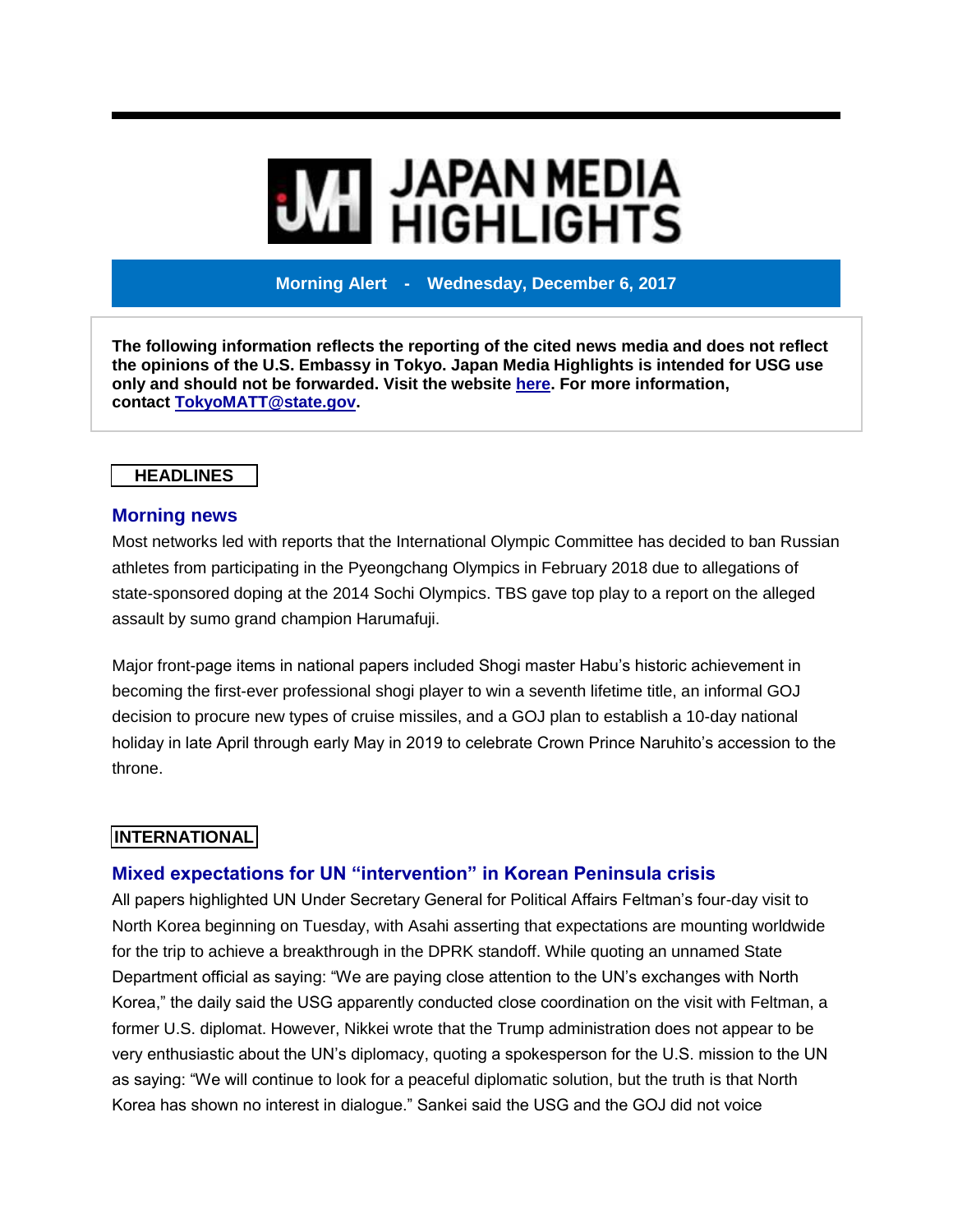opposition to Feltman's mission because the purpose of his trip is to convey to Pyongyang the global consensus on strictly enforcing sanctions on the Kim regime and seeking the "complete and irreversible" denuclearization as set forth in relevant UN Security Council resolutions.

The papers said the senior UN official's visit was organized in response to an invitation from North Korea, noting that the Kim regime is desperate to avoid further international isolation in light of the stricter implementation of UN economic sanctions. Pointing out that Feltman plans to hold talks with Foreign Minister Ri Yong Ho, the articles said attention is focused on whether President Kim Jong Un will agree to meet with the UN diplomat. The papers added that depending on the outcome of Feltman's mediation efforts, UN Secretary General Guterres may decide to make a visit to Pyongyang.

## **Japan rejects UN Command meeting on DPRK**

All papers took up press remarks on Tuesday by Foreign Minister Kono, who disclosed that Japan turned down a proposal made jointly by the U.S. and Canada on holding in December a meeting of the United Nations Command that would include South Korea, Japan, and other nations to discuss North Korea's nuclear and missile provocations. Kono said Japan rejected the offer on the grounds that such a meeting would overlap with the UN Security Council ministerial meeting on North Korea that Japan plans to chair on Dec. 15. The GOJ is reportedly doubtful about taking a conciliatory approach toward Pyongyang as advocated by Secretary of State Tillerson and his Canadian counterpart Freeland, expressing concern that the proposal could disrupt the international community's consensus on maximizing pressure on the defiant regime. Kono suggested that a UN Command meeting would not be appropriate since some of its members, such as Ethiopia and Colombia, are not direct parties to the Korean Peninsula situation geographically. Mainichi speculated that a UN command meeting may be convened in January or later.

#### **SECURITY**

## **Defense Ministry to procure new air-to-surface missiles**

All papers reported that the Defense Ministry has decided to earmark funds in FY2018 for procuring new air-to-surface missiles for the purpose of taking back remote islands occupied by an enemy during a contingency. The Joint Strike Missile (JSM), which is currently being developed by a Norway-led consortium, will be mounted on ASDF F-35s, and the Joint Air to Surface Standoff Missile-Extended Range (JASSM-ER) will be loaded on F-15s, which will need to be modified for the new missiles.

While noting that Japan's deterrence against North Korea will be enhanced considerably as a result of the planned procurement, the dailies said due to their high performance enabling them to hit targets from a distance of 1,000 km, the new missiles will technically enable the nation to strike enemy bases, which is prohibited under the war-renouncing Constitution. Nikkei added that the GOJ